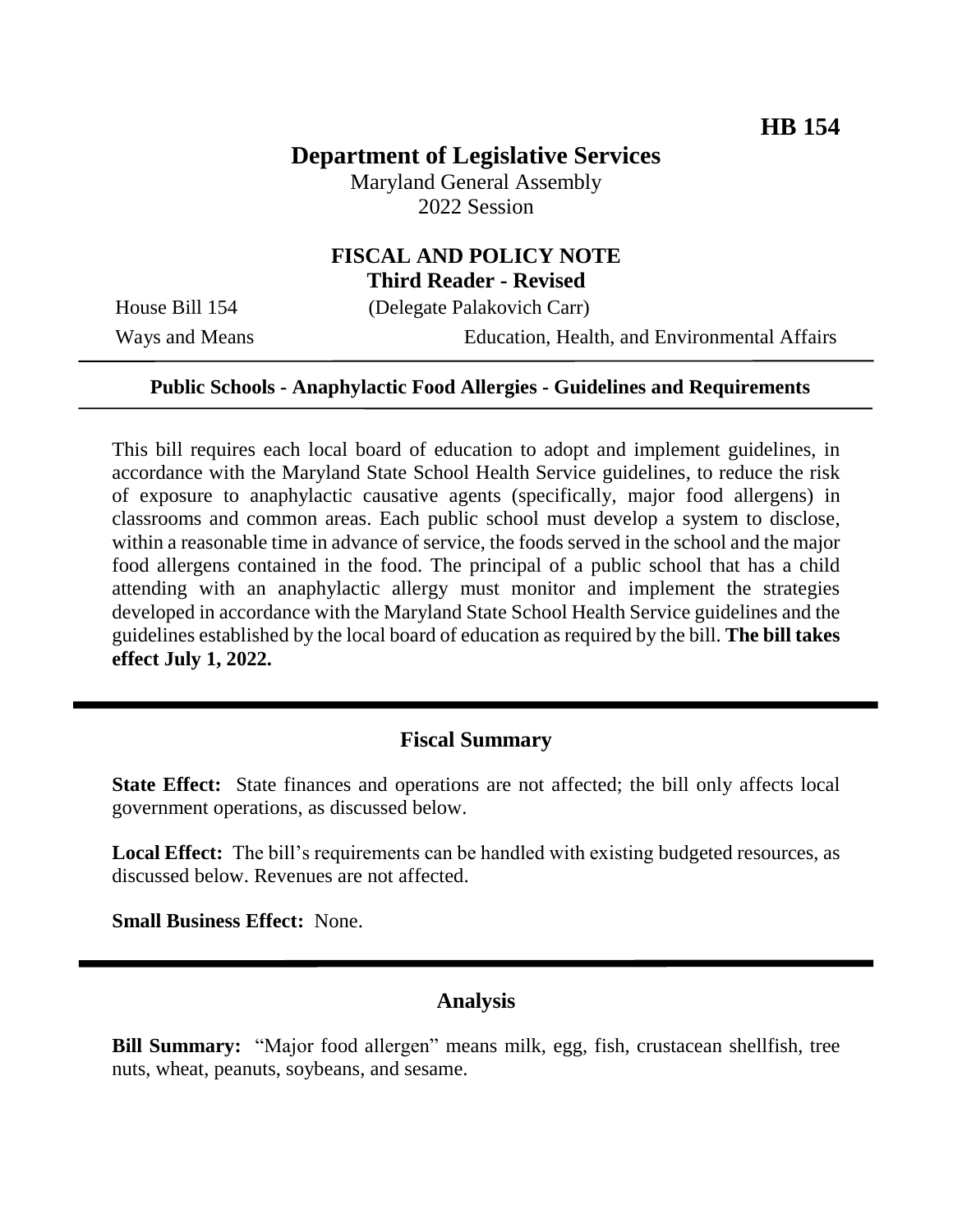At a minimum, guidelines established by each local board of education must include certain specified elements, including an emphasis on communication between students, staff, and parents or guardians; designation of food-free areas in the school and of tables in the cafeteria that are free of major food allergens; establishment of allergen-related guidelines; and strategies to reduce bullying and harassment of students with anaphylactic allergies. Each local board must publish the guidelines on its website and by any other method determined appropriate by the board.

Each public school must develop a system to disclose, within a reasonable time in advance of service, the foods served in the school and any major food allergens contained in the food. A disclosure may be posted on the Internet, communicated electronically, or communicated via physical messages sent to the school community.

**Current Law:** A principal of a public school in which a student has an anaphylactic allergy must take steps, in consultation with a school health professional, to reduce the child's risk of exposure to anaphylactic causative agents and to establish procedures for self-administration of medication for anaphylaxis. A school may revoke a child's authority to self-administer medication if the child misuses the medication. Current law limits the liability of school staff who respond in good faith with respect to treatment of students having anaphylactic allergic reactions.

In consultation with a school health professional, a school principal must monitor the strategies developed in accordance with the Maryland State School Health Service guidelines to reduce the risk of exposure to anaphylactic causative agents in classrooms and common areas. A school principal must also designate a peanut- and tree-nut-free table in the cafeteria.

The Maryland State Department of Education (MSDE) and the Maryland Department of Health (MDH) are jointly responsible for developing public standards and guidelines for school health programs. Pursuant to that statutory authority, they have issued guidelines titled *[Management of Students at Risk for Anaphylaxis](https://marylandpublicschools.org/about/Documents/DSFSS/SSSP/SHS/SHSGuidelines/Anaphylaxisstateguidelines082809.pdf)*. The guidelines contain recommendations for minimum standards of care and current best practices for students with anaphylactic allergies. Last revised in 2009, MSDE advises that the department is presently collaborating with MDH to review and update the guidelines.

The 2009 guidelines note that school nurses should develop an emergency plan for all students with a diagnosis of anaphylaxis or at risk for anaphylaxis (including those with food allergies). The nurse must communicate the plan with parents/guardians and appropriate school staff. Part of this communication should be to the school food service manager in relation to students with food allergies, diagnosis of anaphylaxis, or health conditions that place them at risk from anaphylactic causative foods. The emergency plan should include, identify, and address possible allergen exposure in classrooms and

HB 154/ Page 2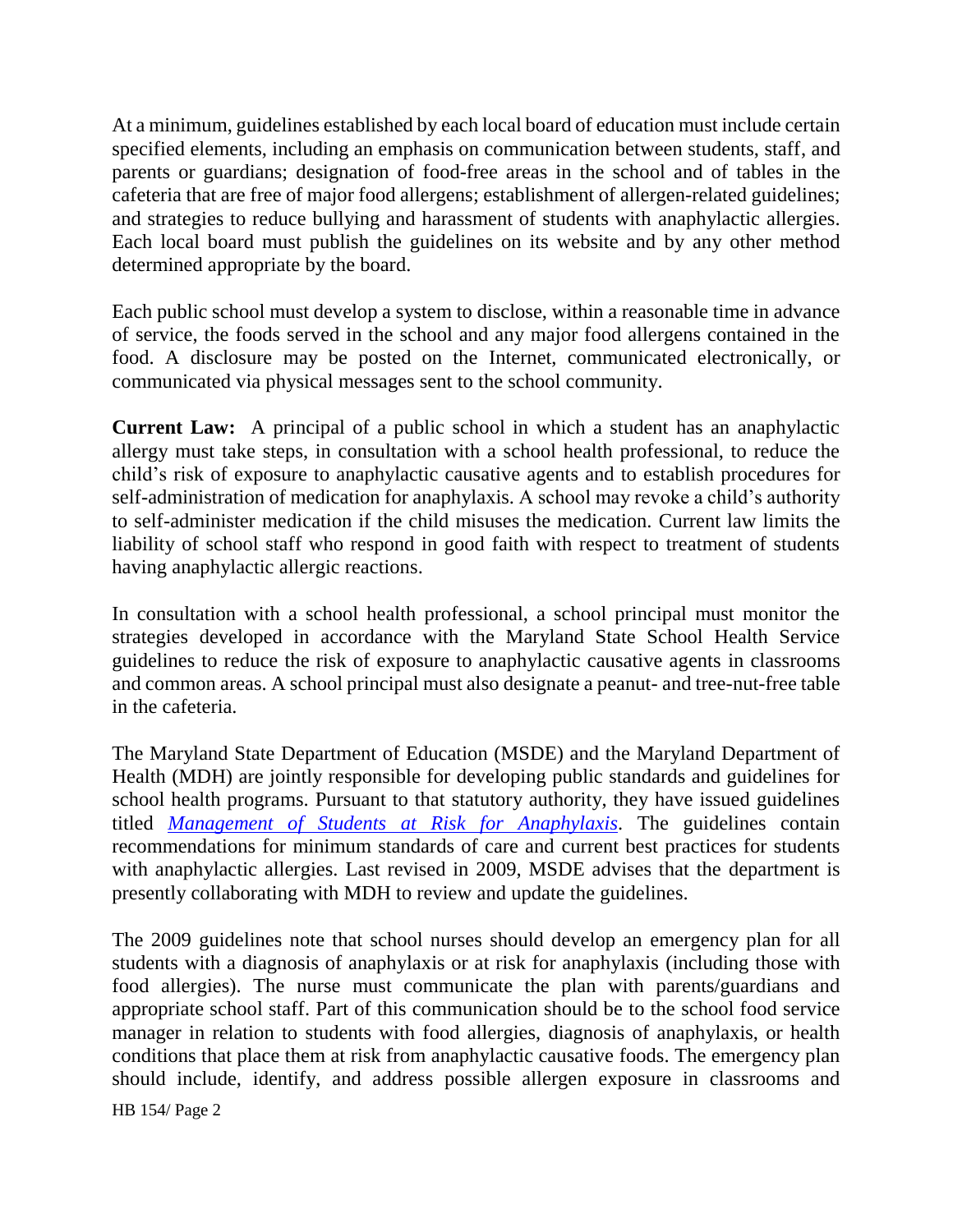cafeterias. The guidelines also indicate that school nurses should assess the special health needs of students with a diagnosis of or at risk for anaphylaxis. Part of this assessment should include an appraisal of a student's food allergy history. Students who obtain school meals as part of any U.S. Department of Agriculture school meal program are entitled to meal modifications because of their special health needs.

**State Fiscal Effect:** MSDE advises that it is working in collaboration with MDH to develop updated guidelines that will be made available to local school systems. MDH's Office of Food Protection oversees the regulation of food service facilities, including cafeterias, which is delegated to local health departments (LHDs) for inspections, licensing, and enforcement. MDH advises that the requirements of the bill are beyond the scope of the regulations for food service facilities and would not be enforced by MDH or LHD staff.

**Local Expenditures:** Local boards of education can adopt and implement the required regulations with existing resources. Similarly, public schools can develop systems to disclose the foods served in the school and major food allergens contained in the food with existing resources. Some school systems already implement these measures.

Some school nurses are employed by LHDs, not local boards of education. To the extent that school nurses employed by LHDs must alter existing practices surrounding the creation of emergency plans and allergy assessments related to food allergens, there may be an operational impact, but school nurses can likely accommodate any changes with existing resources.

## **Additional Information**

**Prior Introductions:** None.

**Designated Cross File:** SB 95 (Senator Lam) - Education, Health, and Environmental Affairs.

**Information Source(s):** Maryland Association of County Health Officers; Maryland State Department of Education; Maryland Department of Health; Anne Arundel County Public Schools; Montgomery County Public Schools; Prince George's County Public Schools; St. Mary's County Public Schools; Department of Legislative Services